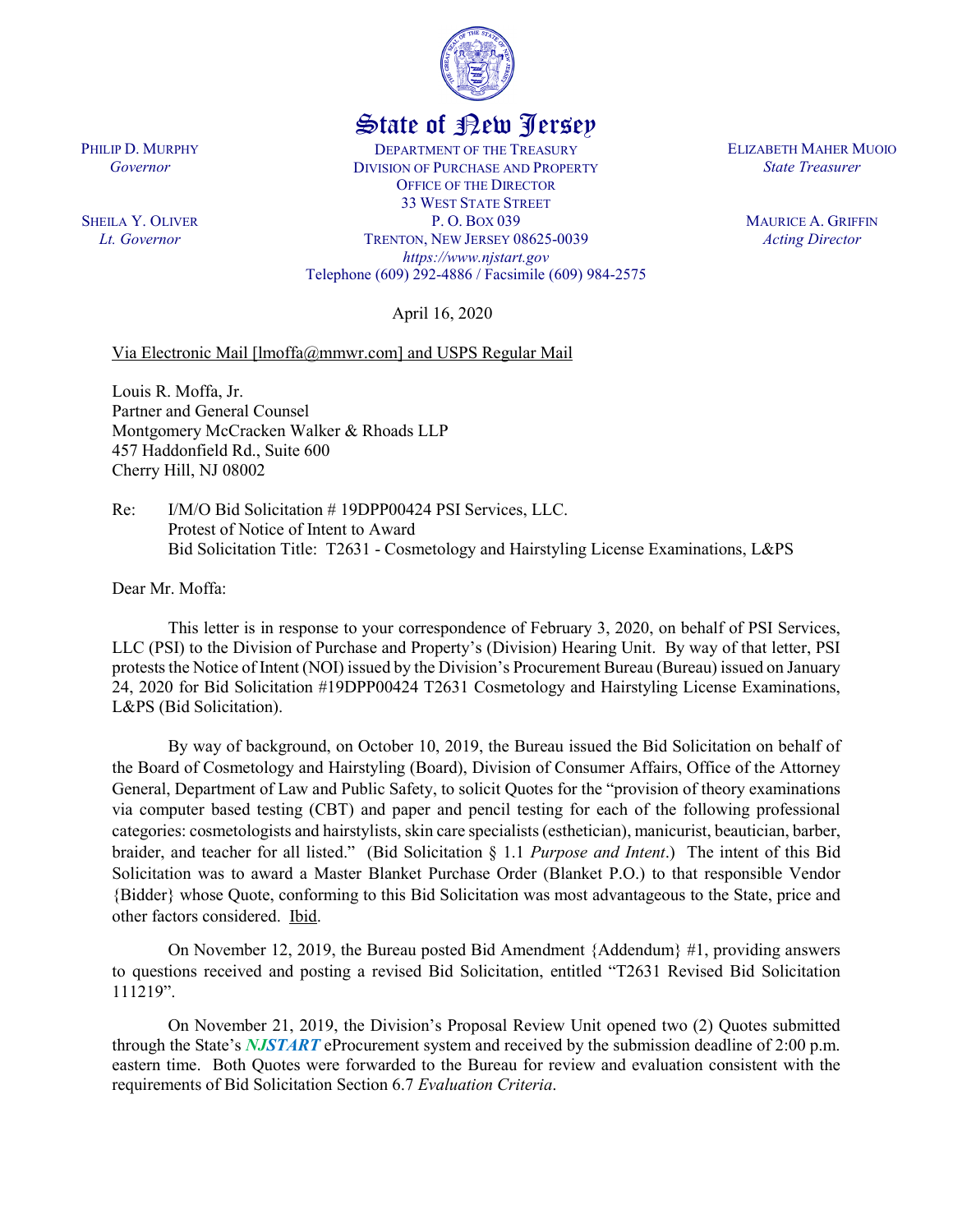After conducting a review of PSI's Quote, the Bureau determined that PSI's Quote was nonresponsive due to a material deviation on the *Ownership Disclosure Form*. (Evaluation Committee Report at 2). More specifically, the Bureau found that PSI failed to provide a completed *Ownership Disclosure Form* contrary to Bid Solicitation Section 4.4.1.2.1 *Ownership Disclosure Form*. The Bureau stated in the Award Recommendation Report that Part 1 of PSI's *Ownership Disclosure Form* indicated that there were

> "individuals, partners, members, stockholders, corporations, partnerships, or limited liability companies owning a 10% or greater interest" in PSI Services. PSI Services then responds in Part 2 that there are entities or individuals owning 10% or greater in some of the entities listed in Part 1, but declined to provide the additional required information because "Waud funds are a collection of private equity funds, and thus the information of the specific holders within each fund is highly confidential information."<sup>[1](#page-1-0)</sup>

On January 24, 2020, the Bureau issued the NOI, advising all Vendors {Bidders} of its intent to make a Blanket P.O. award to Prometric LLC (Prometric). On February 3, 2020, in response to the NOI, PSI sent the Division an email, protesting the NOI for the following reasons:

> Along with its ODF, Prometric submitted a Supplemental Response to Part 2 . . . . In that Supplemental Response, Prometric purports to give a complete description of the layers of its ownership. The last line of that submission states, "None of the institutional investors in The Baring Asia Private Equity Fund VI, L.P.2 or The Baring Asia Private Equity Fund VI, L.P.1 hold a 10% or greater interest." . . . . There is no mention of individual, corporate or other types of "investors" in those Funds. Indeed, there is no definition or explanation of what Prometric means by "institutional investors." Like the flawed "family of companies" disclosure, Prometric's reference solely to "institutional investors" is vague and incomplete, if not misleading and inaccurate.

> As a result, Prometric's bid is materially defective and non-responsive due to an incomplete and/or inaccurate ODF, and that bid must be rejected.

[PSI's February 3, 2020 protest letter at 2-3.]

 $\overline{\phantom{a}}$ 

In consideration of PSI's protest, I have reviewed the record of this procurement, including the Bid Solicitation, Vendors' Bidders'} Quotes and protest, the relevant statutes, regulations, and case law. The issues raised in PSI's protest with respect to the conformity of Prometric's Quote to the Bid Solicitation are sufficiently clear such that review of the written record provided me with the information necessary to determine the facts of this matter and to render an informed final agency decision on the merits of the protest. I set forth herein the Division's Final Agency Decision.

The review of Prometric's Quote reveals that it submitted the following information on its *Ownership Disclosure Form*:

<span id="page-1-0"></span><sup>1</sup> PSI has not protested Bureau's determination PSI's Quote was non-responsive due to a material deviation on the *Ownership Disclosure Form* and is not eligible for an award.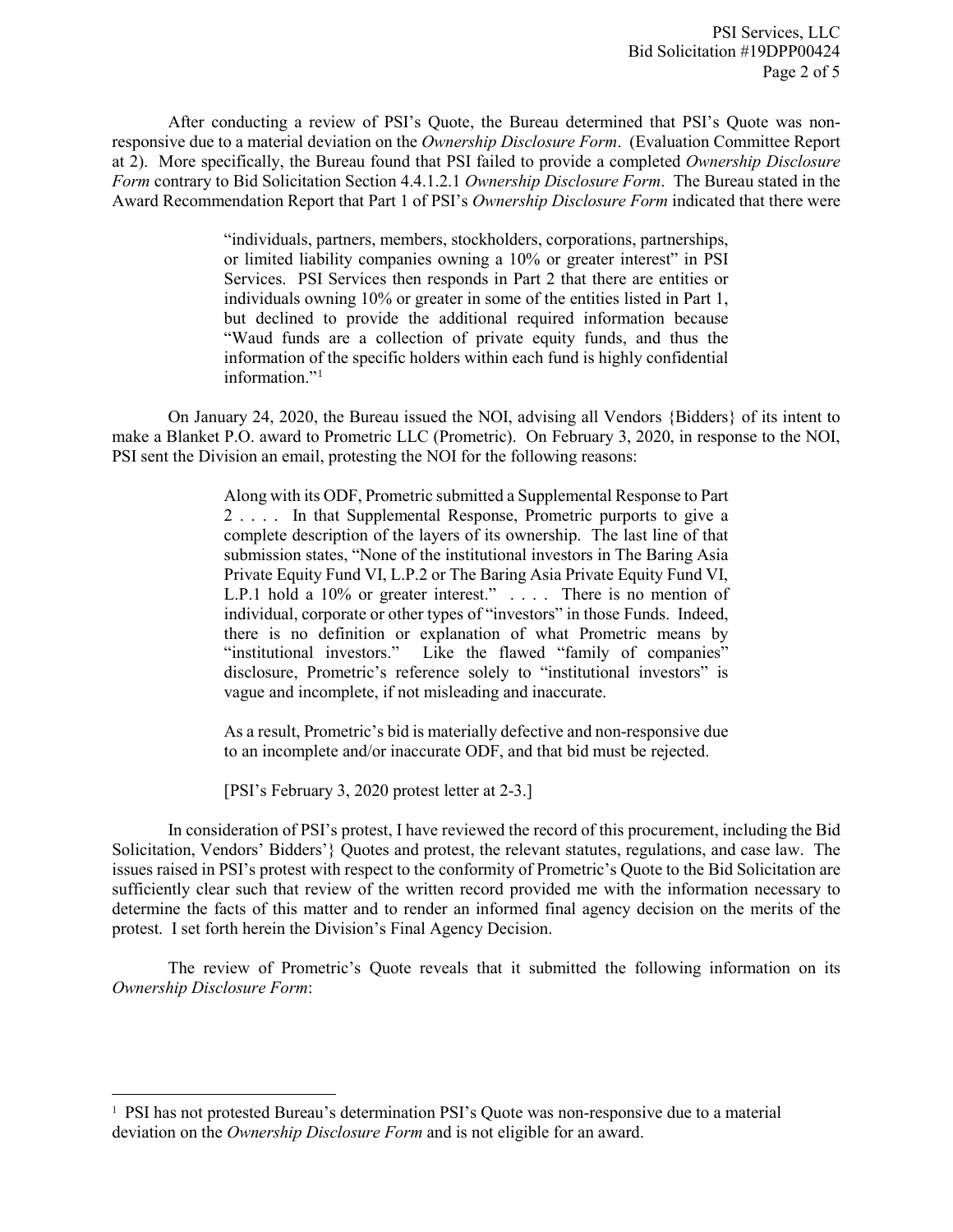|                                                                                                                                                                                                                                                                                                                                                                                                                                                                                                                                                                    | Are there any individuals, partners, members, stockholders, corporations, partnerships, or limited | <b>PART 1</b> |           | <b>YES</b><br>$\Box$ | NO<br>▭ |
|--------------------------------------------------------------------------------------------------------------------------------------------------------------------------------------------------------------------------------------------------------------------------------------------------------------------------------------------------------------------------------------------------------------------------------------------------------------------------------------------------------------------------------------------------------------------|----------------------------------------------------------------------------------------------------|---------------|-----------|----------------------|---------|
| liability companies owning a 10% or greater interest in the Vendor (Bidder)?<br>If you answered, "YES" above, you must disclose the following: (a) the names and addresses of all stockholders in the corporation<br>who own 10 percent or more of its stock, of any class; (b) all individual partners in the partnership who own a 10 percent or<br>greater interest therein; or, (c) all members in the limited liability company who own a 10 percent or greater interest therein.                                                                             |                                                                                                    |               |           |                      |         |
| <b>NAME</b><br><b>ADDRESS 1</b><br><b>ADDRESS 2</b>                                                                                                                                                                                                                                                                                                                                                                                                                                                                                                                | PROMETRIC HOLDINGS INC.<br>1501 S. CLINTON STREET                                                  |               |           |                      |         |
| <b>CITY</b>                                                                                                                                                                                                                                                                                                                                                                                                                                                                                                                                                        | <b>BALTIMORE</b>                                                                                   | <b>STATE</b>  | <b>MD</b> | ZIP<br>21224         |         |
| Of those entities disclosed above owning a 10% or greater interest in the Vendor (Bidder), are<br>⊡<br>□<br>there any individuals, partners, members, stockholders, corporations, partnerships, or limited<br>liability companies owning a 10% or greater interest of those listed entities?<br>If you answered, "YES" above, you must disclose the following: (a) the names and addresses of all stockholders in the corporation<br>who own 10 percent or more of its stock, of any class; (b) all individual partners in the partnership who own a 10 percent or |                                                                                                    |               |           |                      |         |
| greater interest therein; or, (c) all members in the limited liability company who own a 10 percent or greater interest therein.<br>Please note that this disclosure shall be continued until names and addresses of every non-corporate stockholder, and individual<br>partner, and member, exceeding the 10 percent ownership criteria established in this act, has been identified.<br>Name of the entity listed above to which the disclosure below applies: PROMETRIC HOLDINGS INC.                                                                           |                                                                                                    |               |           |                      |         |
| <b>NAME</b><br><b>ADDRESS 1</b><br><b>ADDRESS 2</b>                                                                                                                                                                                                                                                                                                                                                                                                                                                                                                                | SARBACANE TOPCO, INC.<br>1501 S. CLINTON STREET                                                    |               |           |                      |         |
| <b>CITY</b>                                                                                                                                                                                                                                                                                                                                                                                                                                                                                                                                                        | <b>BALTIMORE</b>                                                                                   | <b>STATE</b>  | <b>MD</b> | ZIP<br>21223         |         |
|                                                                                                                                                                                                                                                                                                                                                                                                                                                                                                                                                                    |                                                                                                    |               |           |                      |         |
| SUPPLEMENTAL RESPONSE                                                                                                                                                                                                                                                                                                                                                                                                                                                                                                                                              |                                                                                                    |               |           |                      |         |

## **OWNERSHIP DISCLOSURE FORM**

BID SOLICITATION #: 19DPP00424

VENDOR: PROMETRIC LLC

PART<sub>2</sub>

Sole shareholder of Sarbacane Topco, Inc. is Prometric SuperHoldCo, Inc. c/o Prometric LLC, 1501 S. Clinton Street, Baltimore, MD 21224

Sole shareholder of Prometric SuperHoldCo, Inc. is Safari Aggregator, LP. c/o Maples Corporate Services Limited, P.O. Box 309, Ugland House, South Church Street, George Town, Grand Cayman KY1-1104, Cayman Islands

The Baring Asia Private Equity Fund VI, L.P.2 is a 58.78% owner of Safari Aggregator, L.P. The Baring Asia Private Equity Fund VI, L.P.1 is a 40,82% owner of Safari Aggregator, L.P. c/o Maples Corporate Services Limited, P.O. Box 309, Ugland House, South Church Street, George Town, Grand Cayman KY1-1104, Cayman Islands

None of the institutional investors in The Baring Asia Private Equity Fund VI, L.P.2 or The Baring Asia Private Equity Fund VI, L.P.1 hold a 10% or greater interest.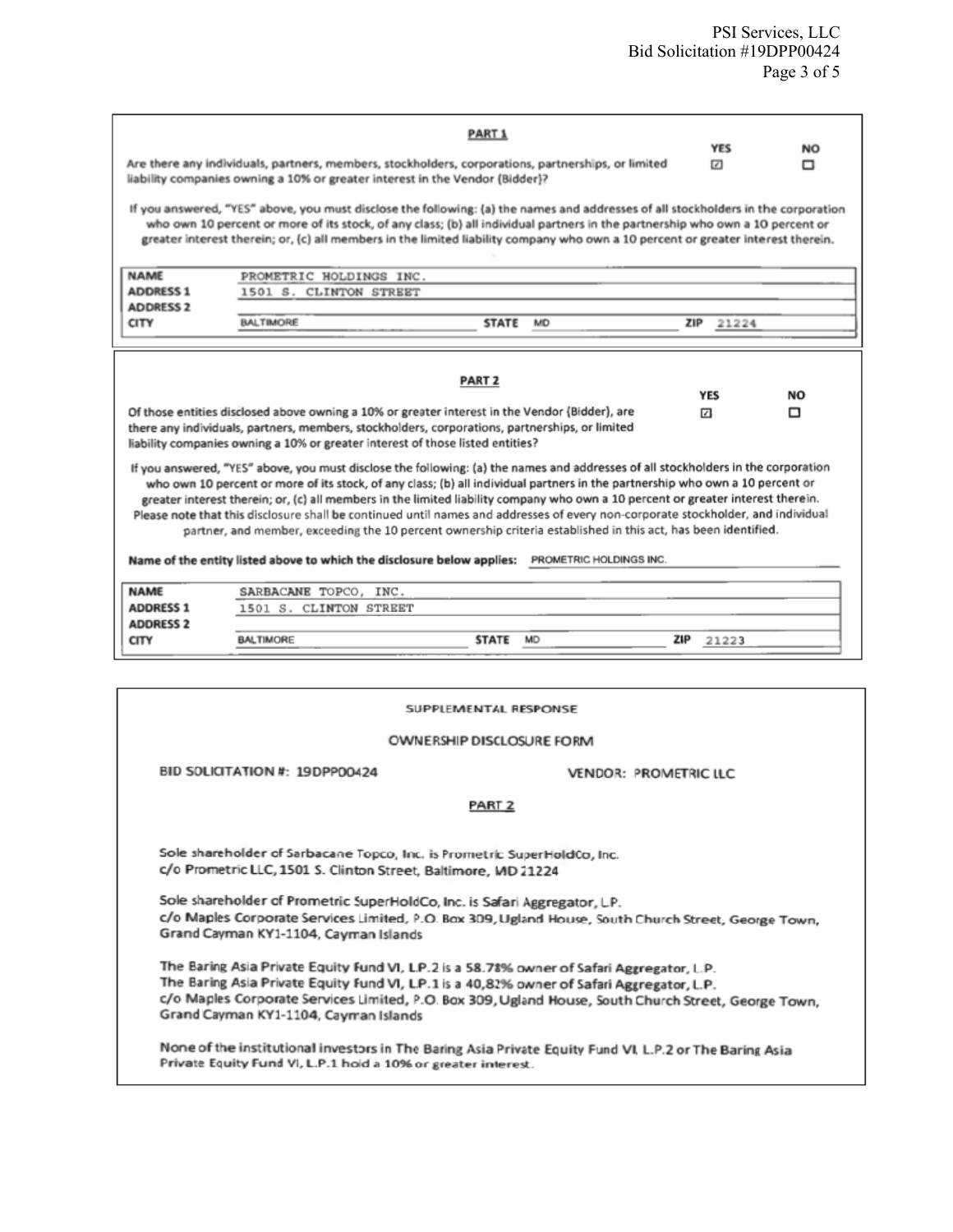PSI argues in its protest that Prometric's response that "[n]one of the institutional investors in The Baring Asia Private Equity Fund VI, L.P.2 or The Baring Asia Private Equity Fund VI, L.P.1 hold a 10% or greater interest" is flawed, because "[t]here is no mention of individual, corporate or other types of "investors" in those Funds. Indeed, there is no definition or explanation of what Prometric means by "institutional investors." Like the flawed "family of companies" disclosure, Prometric's reference solely to "institutional investors" is vague and incomplete, if not misleading and inaccurate." (PSI February 3, 2020 protest at 2-3).

Disclosure of a Vendor's {Bidder's} ownership is statutorily required information that must be submitted with the Vendor's {Bidder's} Quote. The New Jersey Legislature, in implementing N.J.S.A. 52:25-24.2 mandated the requirements that a Vendor {Bidder} must comply with in order to enter into a contract with the State. N.J.S.A. 52:25-24.2 states in pertinent part:

> No corporation, partnership, or limited liability company shall be awarded any contract nor shall any agreement be entered into for the performance of any work or the furnishing of any materials or supplies, the cost of which is to be paid with or out of any public funds, by the State, or any county, municipality or school district, or any subsidiary or agency of the State, or of any county, municipality or school district, or by any authority, board, or commission which exercises governmental functions, unless prior to the receipt of the bid or accompanying the bid, of said corporation, said partnership, or said limited liability company there is submitted a statement setting forth the names and addresses of all stockholders in the corporation who own 10 percent or more of its stock, of any class, or of all individual partners in the partnership who own a 10 percent or greater interest therein, or of all members in the limited liability company who own a 10 percent or greater interest therein, as the case may be. **If one or more such stockholder or partner or member is itself a corporation or partnership or limited liability company, the stockholders holding 10 percent or more of that corporation's stock, or the individual partners owning 10 percent or greater interest in that partnership, or the members owning 10 percent or greater interest in that limited liability company, as the case may be, shall also be listed. The disclosure shall be continued until names and addresses of every noncorporate stockholder, and individual partner, and member, exceeding the 10 percent ownership criteria established in this act, has been listed.**

[Emphasis added.]

To make the process of complying with the statutory requirements easier, the Division provides the bidding community with the *Ownership Disclosure Form*.

As noted above, in its *Ownership Disclosure Form*, Prometric indicated that "[n]one of the institutional investors in [t]he Baring Asia Private Equity Fund VI, L.P.2 or [t]he Baring Asia Private Equity Fund VI, P.P.1 hold a 10% or greater interest." N.J.S.A. 52:25-24.2 requires that "[t]he disclosure shall be continued until names and addresses of every noncorporate stockholder, and individual partner, and member, exceeding the 10 percent ownership criteria established in this act, has been listed." Here, based on the information provided by Prometric, it is unclear whether by "institutional investors" Prometric meant that there are no noncorporate stockholders, or individual partners, or members in the Baring Asia Private Equity Fund VI, L.P.2 or the Baring Asia Private Equity Fund VI, P.P.1 who hold a 10% or greater interest or whether "institutional investors" refers to corporations, partnerships and limited liability companies as referenced in the statute.